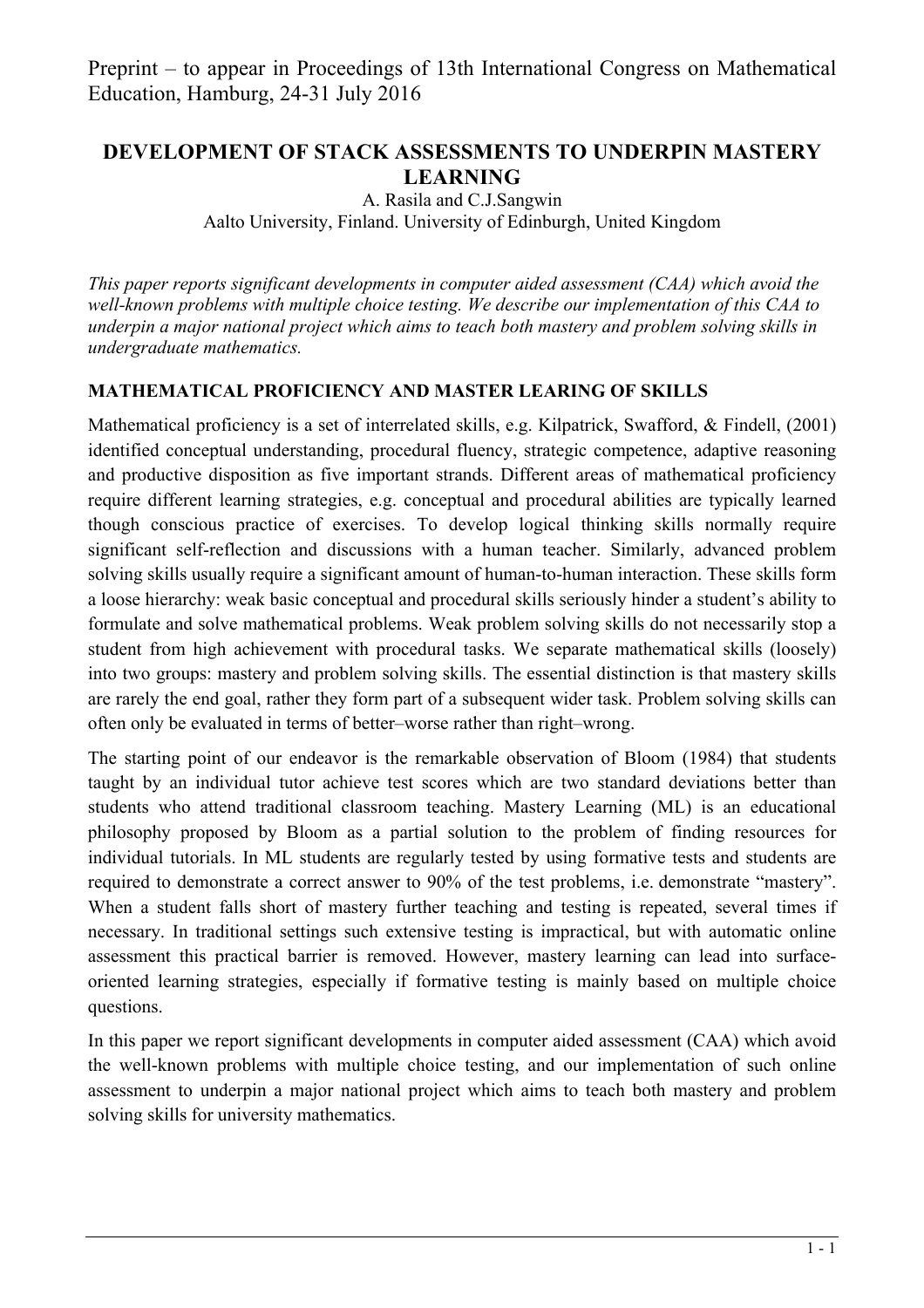### **CONTEMPORARY ONLINE ASSESSMENT**

CAA is now a well-established part of many mathematics courses at university. CAA has moved well beyond multiple choice questions (MCQ) in mathematics: a recent survey was published as (Sangwin, 2013, Chapter 8). Most online assessment engines for mathematics now have the following characteristics. Under the control of both teacher and student, the software selects a question for a particular student, e.g. a fixed list, a random selection from a pool, or an adaptive system chooses a question based on an internal student model. Often a random version of a question is generated using computer algebra from a question template in a structured mathematical way, and this includes a full worked solution which reflects this randomisation. The student solves the given problem, perhaps using a pen and paper in the traditional way, or using computer algebra as a tool. Systems vary on precisely how students enter their answer, with the most popular options being a typed linear syntax or a drag and drop equation editor. The software automatically establishes the mathematical properties of that answer using a computer algebra system (CAS). A prototype property is algebraic equivalence with the teacher's answer, and another property is that the student's answer is written in a particular form, e.g. factored. On the basis of these properties outcomes, such as formative feedback, can be generated. The system stores data on all attempts at one question, or by one student, for later analysis by the teacher.

Each of these phases can be (and indeed is) subject to specific research studies. Together they constitute a complex amalgam. For example, how students learn mathematical notation, and interact with software such as CAS or CAA is an important topic. In evaluating the effectiveness of any tool there is a subtle interplay between the features the software offers, the intentions of the teacher in deploying them, and the use to which they are put by students. Our practical research follows the design research paradigm.

STACK is a typical example of contemporary assessment software for mathematics, with most of the features described above. In the year ending 1st April 2015 STACK was downloaded 10168 times and data from a survey during May 2015 showed that STACK is currently being used in eight languages, with groups of students ranging from small groups of 20-90 students up to teachers with cohorts of up to 1500 students. STACK is being used for open access practice, for formative quizzes, for quizzes which contribute to the final grade and also for timed summative examinations.

#### **THE FINNISH ABACUS MATERIAL BANK PROJECT**

Abacus, based at Aalto University Finland, is a major national project to use computer aided assessment to implement mastery learning, based on problems implemented predominantly using STACK. In addition to these "mastery" problems, the students are also given wider problem solving tasks and projects, which are solved in groups under the supervision of a teaching assistant. The project is motivated by the data from previous usage of STACK at Aalto University, which demonstrates that the students who start working with STACK-based assignments, on average, reach the mastery level by training with the system, even when there are no material rewards for it. The theory of ML also explains our observation that working with STACK improves examination scores, in particular, for lower performing students, see Rasila, Havola, Majander, & Malinen, (2010).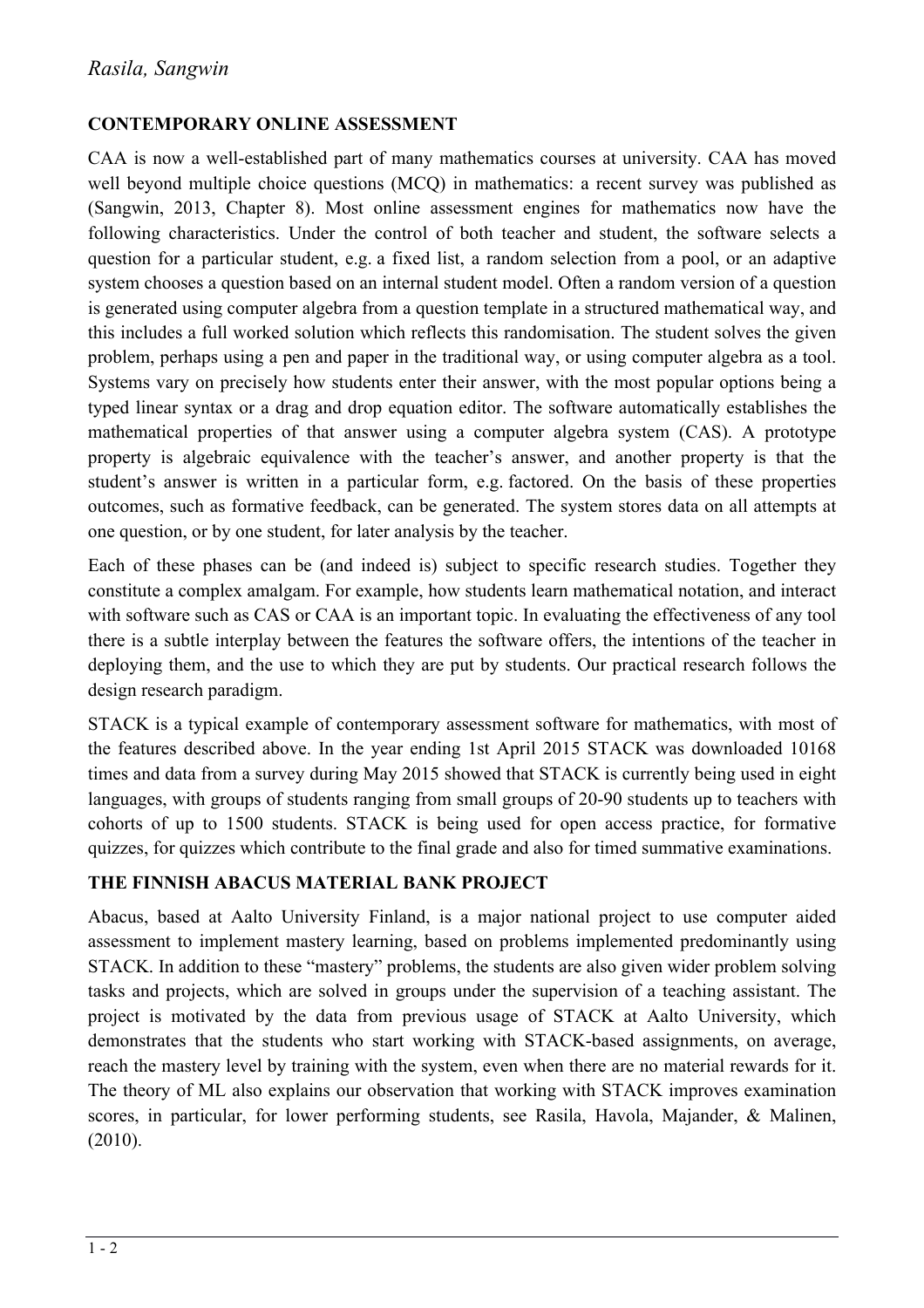### *Last names of the authors in the order as on the paper*

A serious obstacle to the use of STACK has been the lack of available learning materials and associated support services. For this reason, many teachers opt for commercial solutions, despite their relatively high prices and other shortcomings such as lack of support for local language and curriculum. More commonly, teachers simply decide not to use computer-based materials and learning environments at all. In order to address these obstacles in higher education, the Finnish universities have founded a mathematics e-learning cooperative material pool Abacus, which ultimately aims at establishing a national and even international standard for open source e-learning software in mathematics and STEM education. The initial partners of the material pool were the seven Finnish universities with MSc programs in engineering, namely, Aalto University, Åbo Akademi University, Lappeenranta University of Technology, Tampere University of Technology, University of Oulu, University of Vaasa and University of Turku. Since the project inception Metropolia University of Applied Sciences and University of Helsinki have joined the pool. Negotiations with several partners are ongoing, and the project is actively looking for further international partners. The project involves training a substantial number of staff, and the development and deployment of comprehensive learning materials nationally in Finland.

STACK was originally developed for mathematics, but it is also very useful for learning other science and engineering topics involving mathematical expressions. At Aalto University, STACK has been used in Physics, Statistics, Logistics and Control Engineering. There has even been a project to develop a STACK-based system for medical dose calculations for nursing students. As our experience and confidence develops, we identified certain technical shortcomings, such as a lack of support for SI standard measure units. This has been recently solved by development work done at Aalto University as part of ongoing design research cycles. See also Rasila, Malinen, & Tiitu (2015). More substantial developments include expanding STACK to adaptive testing, in which the system develops a model of the learner, and on the basis of this selects different questions. We also intend to develop game-like situations which develop mastery, and which are underpinned by STACK's mathematical sophistication.

There are also deeper and more philosophical issues. E.g. the main obstacle to solving mathematical problems in applied science is not in solving the problem using mathematical techniques, but rather in seeing where the mathematical problem is, i.e. modelling. When the problem is stated already formulated as a mathematical problem assignment the deepest part of the assignment is has already been solved, but the same shortcoming arises in traditional pen-and-paper exercises assignments.

One area identified by our research as a central activity which bridges skill-based tasks and problem solving is reasoning by equivalence. Reasoning by equivalence is a formal symbolic procedure where an algebraic expression is manipulated to generate a new and equivalent expression, e.g. a term within an algebraic expression is identified and then replaced by an equivalent term. Reasoning in this way we generate a new problem having the same solutions, and we continue until a "solved" form is reached. A recent survey of the extent to which final high school mathematics examination questions could be automatically assessed found that approximately a third of the method marks are awarded for reasoning by equivalence. There are other forms of reasoning, e.g. calculus operations to find extreme values, estimation and implication arising from inequalities, but reasoning by equivalence is of central importance. Furthermore, reasoning by equivalence forms the basis for formal proof, e.g. proof by induction and some proofs in real analysis. Hence it is a